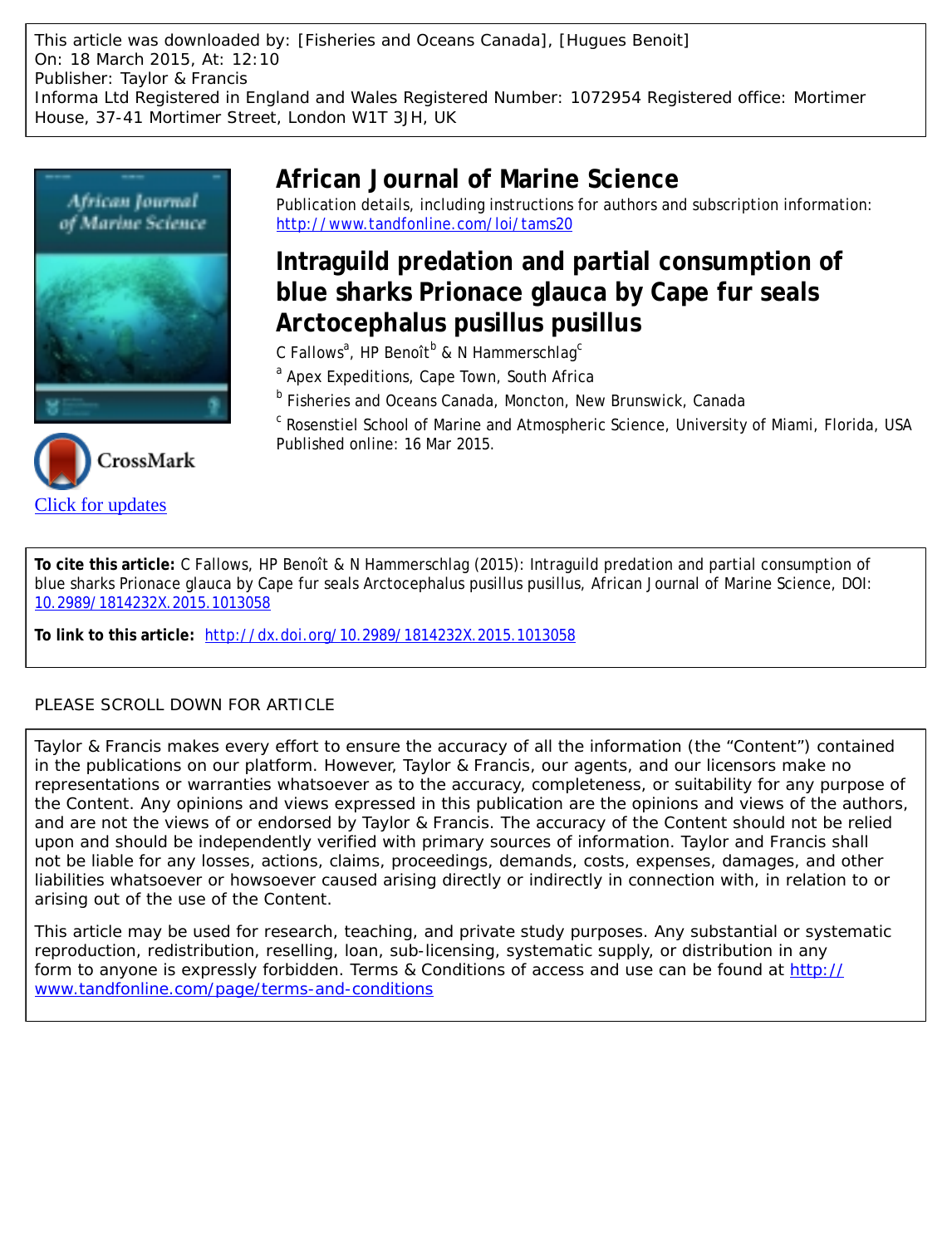This is the final version of the article that is published ahead of the print and online issue

 *Short Communication* 

## **Intraguild predation and partial consumption of blue sharks** *Prionace glauca* **by Cape fur seals** *Arctocephalus pusillus pusillus*

**C Fallows1, HP Benoît2\* and N Hammerschlag3**

*1 Apex Expeditions, Cape Town, South Africa*

*2 Fisheries and Oceans Canada, Moncton, New Brunswick, Canada*

*3 Rosenstiel School of Marine and Atmospheric Science, University of Miami, Florida, USA*

*\* Corresponding author, e-mail: hugues.benoit@dfo-mpo.gc.ca*

**The top-down effects of predators on ecosystem structure and dynamics have been studied increasingly. However, the nature and consequence of trophic interactions between upper-trophic-level predators have received considerably less attention. This is especially the case in marine systems due to the inherent challenges of studying highly mobile marine species. Here we describe the first documentation of asymmetrical intraguild predation by a pinniped predator on a mid-sized predatory shark. The report is based on direct observations in South African waters, in which free-swimming blue sharks** *Prionace glauca* **were captured and partially consumed by Cape fur seals** *Arctocephalus pusillus pusillus***. These observations are important not just for understanding the interactions between these two species but more broadly for their implications in understanding the trophic ecology of pinnipeds, many populations of which have increased while numerous shark populations have declined.**

**Keywords**: belly-biting, pinnipeds, trophic interactions

#### **Introduction**

Upper-trophic-level predators are ecologically important and can initiate trophic cascades by inflicting mortality on prey or by altering prey behaviour through risk effects (Creel and Christianson 2008; Heithaus et al. 2008; Hammerschlag and Trussell 2011). However, overlap in the distribution of predators can lead to competition and intraguild predation, in turn resulting in more complex community dynamics (Polis and Holt 1992). Sharks and pinnipeds (otariid and phocid seals) are upper-trophic-level predators in many marine systems, and where they co-occur may be competitors for prey resources. Many shark species are experiencing varying levels of population decline due to overexploitation in fisheries (Worm et al. 2013). In contrast, pinnipeds have been exploited historically in many regions, resulting in population declines across their range, but the establishment of protection measures over recent decades has allowed many populations to recover (Magera et al. 2013).

Blue sharks *Prionace glauca* are considered the most abundant and widespread mid-sized shark in the world, though concerns about overfishing have resulted in a 'Near Threatened' designation by the International Union for the Conservation of Nature (Stevens 2009). The diet of the blue shark consists primarily of small pelagic fish and squid, though small sharks, bottom-dwelling fish and invertebrates, and birds, are also eaten (Scott and Scott 1988; Compagno et al. 1989). In South African fisheries, blue sharks make up

the largest proportion (69%) of shark catch in longline tuna and swordfish fisheries (Gilman et al. 2008).

In South Africa, Cape fur seals *Arctocephalus pusillus pusillus* were heavily exploited in the 17th and 18th century, but populations have recovered in response to protections established in the 20th century. Butterworth et al. (1995) estimated that in South Africa, the number of Cape fur seals aged one and older increased from just 2 000 individuals in 1920 to 1 700 000 individuals in 1993, with continued population expansion. Cape fur seals are generally considered to eat small-bodied prey, comprised mainly of fish with mean lengths generally between 10 and 30 cm (e.g. Mecenero et al. 2006; Huisamen et al. 2012), a prey-size range considered typical of pinnipeds (Etnier and Fowler 2010). Other prey include cephalopods and coastal birds. The general overlap in the types of prey consumed by blue sharks and Cape fur seals places them in the same trophic guild. Consumption of commercially important teleosts by Cape fur seals has caused concern as to their effects on the resource, which has in part stimulated the development of models to better understand the South African marine ecosystem and its relationship to fisheries (e.g. Punt and Butterworth 1995; Shannon et al. 2006). Accordingly, it is important to obtain information on the diets of Cape fur seals and on their trophic dynamics with sympatric predators to parameterise these models for predicting how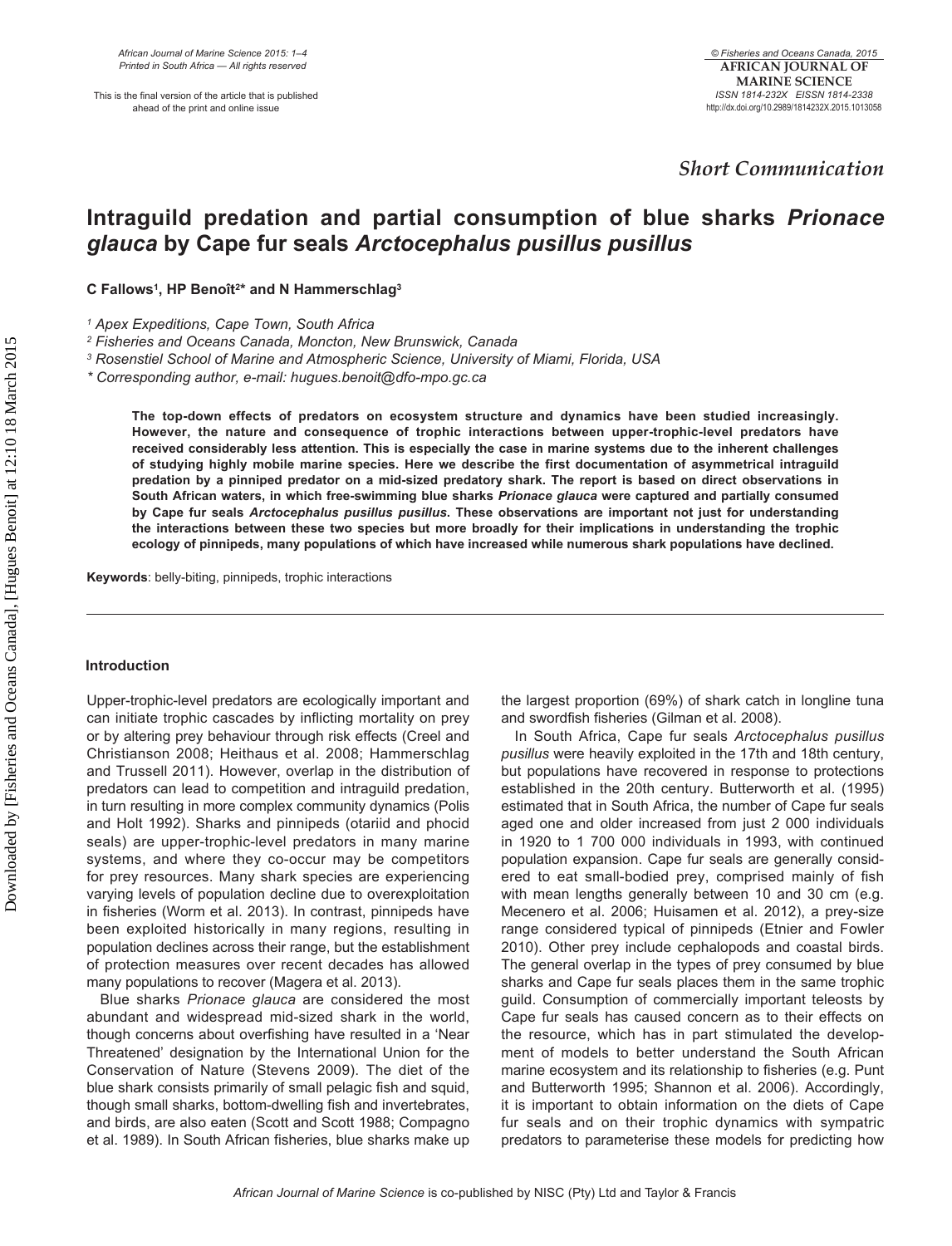ecosystems will respond to changes in seal abundance and foraging behaviour.

In this note we describe the first documentation of asymmetrical intraguild predation by a pinniped (Cape fur seal) on a mid-sized predatory shark (blue shark). The observations reported here were opportunistically made by one of us (CF), off Cape Point, South Africa. While the trophic interactions described here could be common, the probability of directly observing them is very low given the inherent difficulties of observing predator–prey relationships between highly mobile pelagic species. Cape fur seal predation on larger sharks may be a previously unknown yet ecologically significant aspect of pinniped foraging ecology.

#### **Methods and results**

The first occurrence was in 2004, as CF was traversing by boat five nautical miles south of Cape Point. Splashing was observed at the surface, and the boat was manoeuvred to within approximately 50 m. A subadult Cape fur seal was observed repeatedly pursuing, catching, tossing and eventually killing a free-swimming blue shark of 1.2 m total length. This event lasted over 15 min, and concluded with the Cape fur seal tearing open the shark's body cavity and consuming only the viscera. During this sequence of events, there was no fishing or other human activity within the vicinity that might have attracted or distracted either animal, consistent with it being a natural occurrence. The observation was made from the boat deck and only poor-quality surface photographs were taken (not shown). The density of sharks in the area could not be ascertained.

In December 2012, a similar series of events was observed 20 nautical miles south-west of Cape Point. Here, 10 blue sharks were feeding on discarded fish waste near a shark-diving vessel. CF was in the water observing and photographing the free-swimming sharks, when a subadult male Cape fur seal moved into the area. Over a 2-hour observation period, CF observed, recorded and photodocumented the seal chasing and killing 5 of the 10 sharks. The sharks that were captured were estimated to measure between 1.1 and 1.4 m. As in the previous occurrence, the seal tore open the sharks' body cavities and consumed only their viscera (Figure 1).

#### **Discussion**

The observations reported here are notable for three interrelated reasons. First, to our knowledge, this is the first report of predation by a pinniped on a mid-sized predatory shark. Seals are generally considered prey of larger sharks, and blue sharks have been observed pursuing juvenile and adult male Cape fur seals, though no kills have been witnessed (Stewardson 1999 and references therein). There are relatively few reports of pinnipeds preying on sharks in general and in all cases these involved smaller sharks. For example, Cape fur seals have been found to kill puffadder shysharks *Haploblepharus edwardsii*, though this appears to have been play behaviour rather than predation for consumption (Martin 2004), and have been observed feeding on free-swimming striped catsharks





**Figure 1:** Cape fur seal catching and killing and then consuming the viscera of a blue shark in 2012

*Poroderma africanum* (CF pers. obs.). Also, Australian sea lions *Neophoca cinerea* (Baylis et al. 2009) and Australian fur seals (Allen and Huveneers 2005) have been observed feeding on different species of small sharks, but some of these instances may have constituted depredation of sharks caught in fishing gear. Though mobbing of white sharks *Carcharodon carcharias* by Cape fur seals and by the conspecific Australian fur seal *A*. *pusillus doriferus* has been observed, this is considered a group defense tactic rather than a predatory one (Stewardson and Brett 2000; Kirkwood and Dickie 2005).

Second, observations of partial consumption of freeswimming prey by pinnipeds are rare (but see Lilly and Murphy 2004; Hauser et al. 2008). Partial consumption is predicted by optimal foraging theory when the density of prey is such that it is most profitable for a predator to feed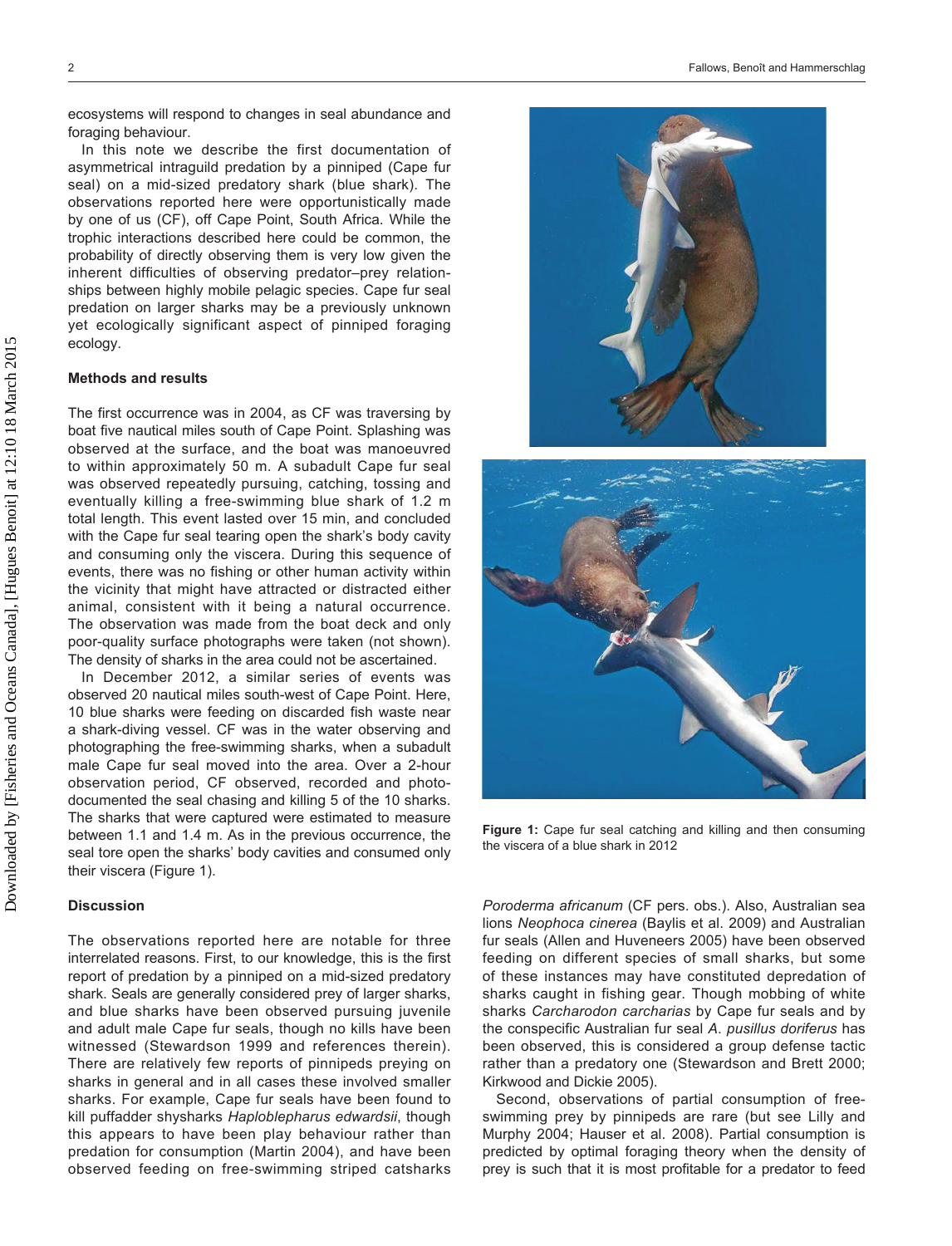only on the most energy-dense parts of a prey item before moving on to a subsequent one (Sih 1980). In marine systems, this has previously been reported for harp seals *Pagophilus groenlandicus* feeding on Atlantic cod *Gadus morhua* (Lilly and Murphy 2004), white sharks selectively consuming blubber-rich areas of cetaceans (Fallows et al. 2013) and killer whales *Orcinus orca* feeding on cetacean and avian prey (e.g. Pitman and Durban 2010; Pitman et al. 2014). The observed partial consumption of blue sharks is consistent with this theory, given their confirmed high local density in the second instance we report and the nature of their anatomy in which energy is concentrated in their viscera (e.g. Sargent et al. 1973). Partial consumption of relatively large fish prey by seals has been proposed elsewhere as a possible contributor to elevated natural mortality rates of prey, though this remains somewhat speculative (Benoît et al. 2011).

Third, the consumption of large sharks by a Cape fur seal is a departure from the prevalent view of this species' diet, which is generally reported to consist of a diverse diet of small fish species, cephalopods and birds (e.g. Mecenero et al. 2006; Huisamen et al. 2012). As is the case with most pinniped diet studies, the diet of Cape fur seals has largely been inferred from prey hard parts recovered from seal scats, regurgitates or stomachs. One of the inherent biases with this method is that the recovered prey will represent only the most recent meal(s), which were likely to have been consumed near the point of collection (Bowen and Iverson 2013). Diet collections are generally made on or near shore and are therefore likely to overrepresent more-coastal prey, as well as smaller prey given inter- and intraspecific relationships between fish size and depth (Macpherson and Duarte 1991). Furthermore, failure to consume prey hard parts during partial consumption leaves no trace of predation for diets inferred using prey parts.

The prevalence of the behaviour reported here is unknown; it could reflect opportunistic predation by a generalist predator or it might be a common tactic. Regardless, quantifying the frequency of this behaviour will be nearly impossible using presently available techniques for pinniped diet estimation (Bowen and Iverson 2013). This includes methods based on chemical analyses (isotopes, fatty acids, DNA) that are unlikely to be properly calibrated to account for a possibly predominant indirect prey signal originating from the stomach contents of the predated shark. Other approaches will be required, possibly including the use of seal-borne video cameras (e.g. Hooker et al. 2008). Although we report only two series of observations, these demonstrate that relying on examinations of stomach contents or scat samples may underestimate intraguild predation on sharks, which could be a significant, yet previously unknown, component of the overall foraging ecology of Cape fur seals in the region. In turn, this could have implications for the development and use of ecosystems models to predict community impacts of declines or recoveries in populations of sharks or seals, as well as their direct and indirect consequences for commercial fisheries.

*Acknowledgements* — We would like to thank two anonymous reviewers for providing comments that improved this paper.

#### **References**

- Allen S, Huveneers C. 2005. First record of an Australian fur seal (*Arctocephalus pusillus doriferus*) feeding on a wobbegong shark (*Orectolobus ornatus*). *Proceedings of the Linnean Society of New South Wales* 126: 95–97.
- Baylis AMM, Hamer DJ, Nichols PD. 2009. Assessing the use of milk fatty acids to infer the diet of the Australian sea lion (*Neophoca cinerea*). *Wildlife Research* 36: 169–176.
- Benoît HP, Swain DP, Bowen WD, Breed GA, Hammill MO, Harvey V. 2011. Evaluating the potential for grey seal predation to explain elevated natural mortality in three fish species in the southern Gulf of St. Lawrence. *Marine Ecology Progress Series* 442: 149–167.
- Bowen WD, Iverson SJ. 2013. Methods of estimating marine mammal diets: a review of validation experiments and sources of bias and uncertainty. *Marine Mammal Science* 29: 719–754.
- Butterworth DS, Punt AE, Oosthuizen WH, Wickens PA. 1995. The effects of future consumption by the Cape fur seal on catches and catch rates of the Cape hakes. 3. Modelling the dynamics of the Cape fur seal *Arctocephalus pusillus pusillus*. *South African Journal of Marine Science* 16: 161–183.
- Compagno LJV, Ebert DA, Smale MJ. 1989. *Guide to the sharks and rays of southern Africa*. London: New Holland Publishers Ltd.
- Creel S, Christianson D. 2008. Relationships between direct predation and risk effects. *Trends in Ecology and Evolution* 23: 194–201.
- Etnier MA, Fowler CW. 2010. Size selectivity in marine mammal diets as a guide to evolutionarily enlightened fisheries management. *North American Journal of Fisheries Management* 30: 588–603.
- Fallows C, Gallagher AJ, Hammerschlag N. 2013. White sharks (*Carcharodon carcharias*) scavenging on whales and its potential role in further shaping the ecology of an apex predator. *PLoS ONE* 8: e60797.
- Gilman E, Clarke S, Brothers N, Alfaro-Shigueto J, Mandelman J, Mangel J et al. 2008. Shark interactions in pelagic longline fisheries. *Marine Policy* 32: 1–18.
- Hammerschlag N, Trussell G. 2011. Beyond the body count: behavioral downgrading of planet earth. *Science E-Letter*, 11 November 2011. Available at www.sciencemag.org/ content/333/6040/301/reply.
- Hauser DDW, Allen CS, Rich HBJ, Quinn TP. 2008. Resident harbor seals (*Phoca vitulina*) in Iliamna Lake, Alaska: summer diet and partial consumption of adult sockeye salmon (*Oncorhynchus nerka*). *Aquatic Mammals* 34: 303–309.
- Heithaus MR, Frid A, Wirsing AJ, Worm B. 2008. Predicting ecological consequences of marine top predator declines. *Trends in Ecology and Evolution* 23: 202–210.
- Hooker SK, Heaslip SG, Matthiopoulos J, Cox O, Boyd IL. 2008. Data sampling options for animal-borne video cameras: considerations based on deployments with Antarctic fur seals. *Marine Technology Society Journal* 42: 65–75.
- Huisamen J, Kirkman SP, van der Lingen CD, Watson LH, Cockcroft VG, Jewell R, Pistorius PA. 2012. Diet of the Cape fur seal *Arctocephalus pusillus pusillus* at the Robberg Peninsula, Plettenberg Bay, and implications for local fisheries. *African Journal of Marine Science* 34: 431–441.
- Kirkwood R, Dickie J. 2005. Mobbing of a great white shark *(Carcharodon carcharias)* by adult male Australian fur seals *(Arctocephalus pusillus doriferus)*. *Marine Mammal Science* 21: 336–339.
- Lilly GR, Murphy EF. 2004. Biology, fishery and status of the 2GH and 2J3KL (northern) cod stocks: information supporting an assessment of allowable harm under the Species at Risk Act for the COSEWIC-defined Newfoundland and Labrador population